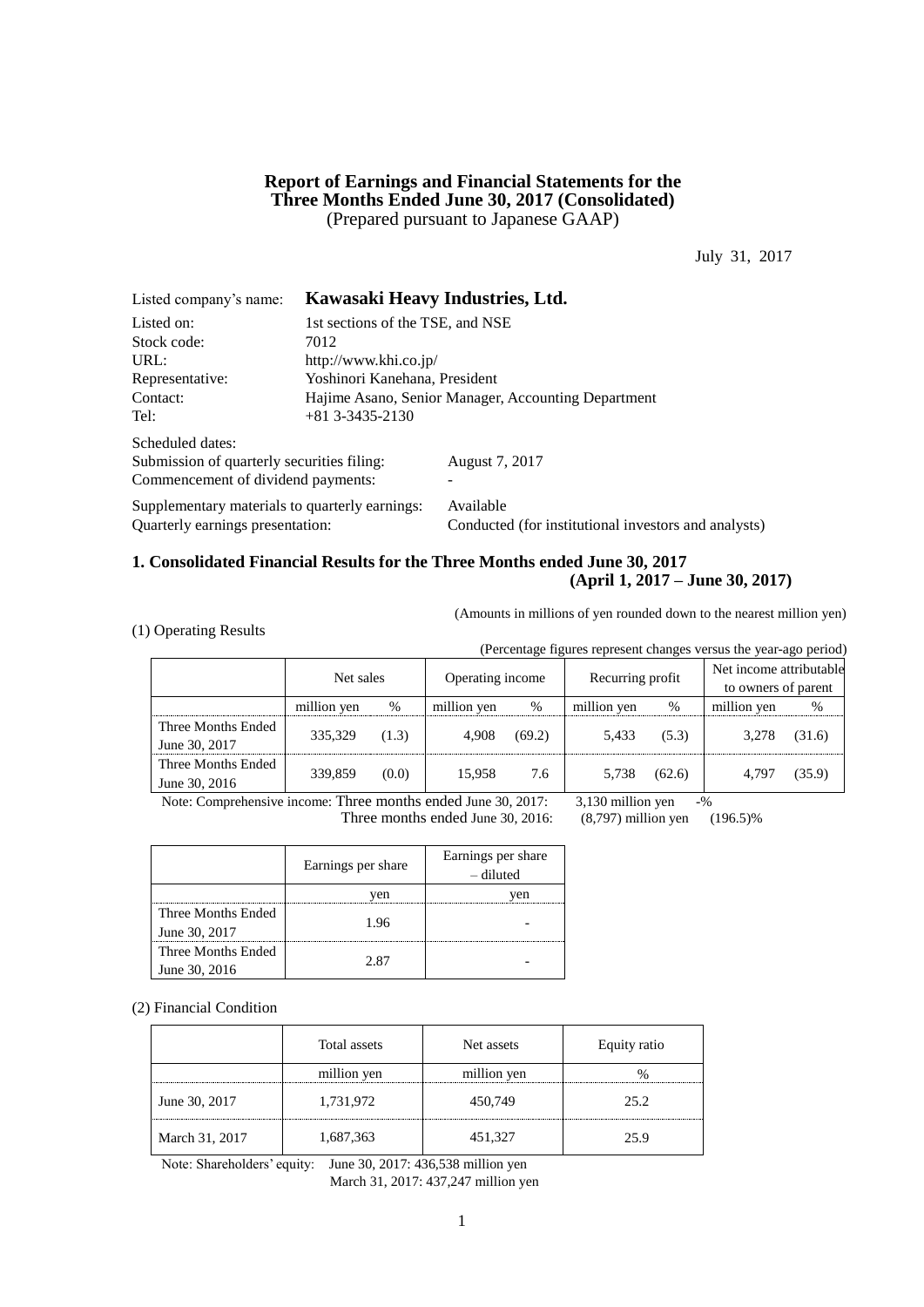## **2. Dividends**

|                     |              | Dividend per share |              |               |           |  |  |  |  |  |  |
|---------------------|--------------|--------------------|--------------|---------------|-----------|--|--|--|--|--|--|
|                     | End of first | End of second      | End of third | End of fiscal |           |  |  |  |  |  |  |
| Record date or term | quarter      | quarter            | quarter      | vear          | Full year |  |  |  |  |  |  |
|                     | yen          | yen                | yen          | yen           | yen       |  |  |  |  |  |  |
| Year ended          |              | 4.00               |              | 2.00          | 6.00      |  |  |  |  |  |  |
| March 31, 2017      |              |                    |              |               |           |  |  |  |  |  |  |
| Year ending         |              |                    |              |               |           |  |  |  |  |  |  |
| March 31, 2018      |              |                    |              |               |           |  |  |  |  |  |  |
| Year ending March   |              |                    |              |               |           |  |  |  |  |  |  |
| 31, 2018 (forecast) |              |                    |              |               |           |  |  |  |  |  |  |

Note: Revisions to the most recently announced dividend forecast: None

※The Company plans to conduct a share consolidation with a 10:1 ratio of common shares, with an effective date of October 1, 2017. Excluding the share consolidation from consideration, the expected total annual dividend for the fiscal year ending March 31, 2018, is ¥6 per share. However, due to the fact that the interim dividend and the fiscal year-end dividend are currently undetermined, the Company is unable to present dividend amounts reflecting the impact of the share consolidation. Consequently, dividend amounts above are denoted with the "-" mark, but this does not signify that actual total dividend payment amounts have been revised since the previous announcement of forecast dividends.

## **3. Forecast of Consolidated Earnings for the Year Ending March 31, 2018 (April 1, 2017 – March 31, 2018)**

(Percentage figures represent changes versus the year-ago period)

|           |             | Net sales |             | Operating income |             | Recurring profit |             | Net income<br>attributable to owners<br>of parent | Earnings per<br>share |
|-----------|-------------|-----------|-------------|------------------|-------------|------------------|-------------|---------------------------------------------------|-----------------------|
|           | million ven | %         | million yen | $\%$             | million yen | $\%$             | million ven | %                                                 | ven                   |
| Full year | 1,555,000   | 2.3       | 58,000      | 26.1             | 51.500      | 40.4             | 36,000      | 37.3                                              | 215.49                |

Note: Revisions to the most recently announced earnings forecast: None

※The Company plans to conduct a share consolidation with a 10:1 ratio of common shares, with an effective date of October 1, 2017. Consequently, in the forecast of consolidated earnings for the year ending March 31, 2018, earnings per share reflecting the impact of the share consolidation are shown. If the share consolidation is excluded from consideration, earnings per share in the forecast of consolidated earnings for the full fiscal year ending March 31, 2018, would be ¥21.54 per share.

#### **Notes**

1) Changes affecting the status of material subsidiaries (scope of consolidation): None

2) Accounting procedures specific to preparation of quarterly consolidated financial statements: Yes \*For further details, see "2. Consolidated Financial Statements (3) Notes on financial statements" on page 13 in the Accompanying Materials.

3) Changes in accounting policies, changes in accounting estimates, and correction of errors

(1) Changes in accounting policies in accord with revisions to accounting standards: None

- (2) Changes in accounting policies other than (1): None
- (3) Changes in accounting estimates: None
- (4) Correction of errors: None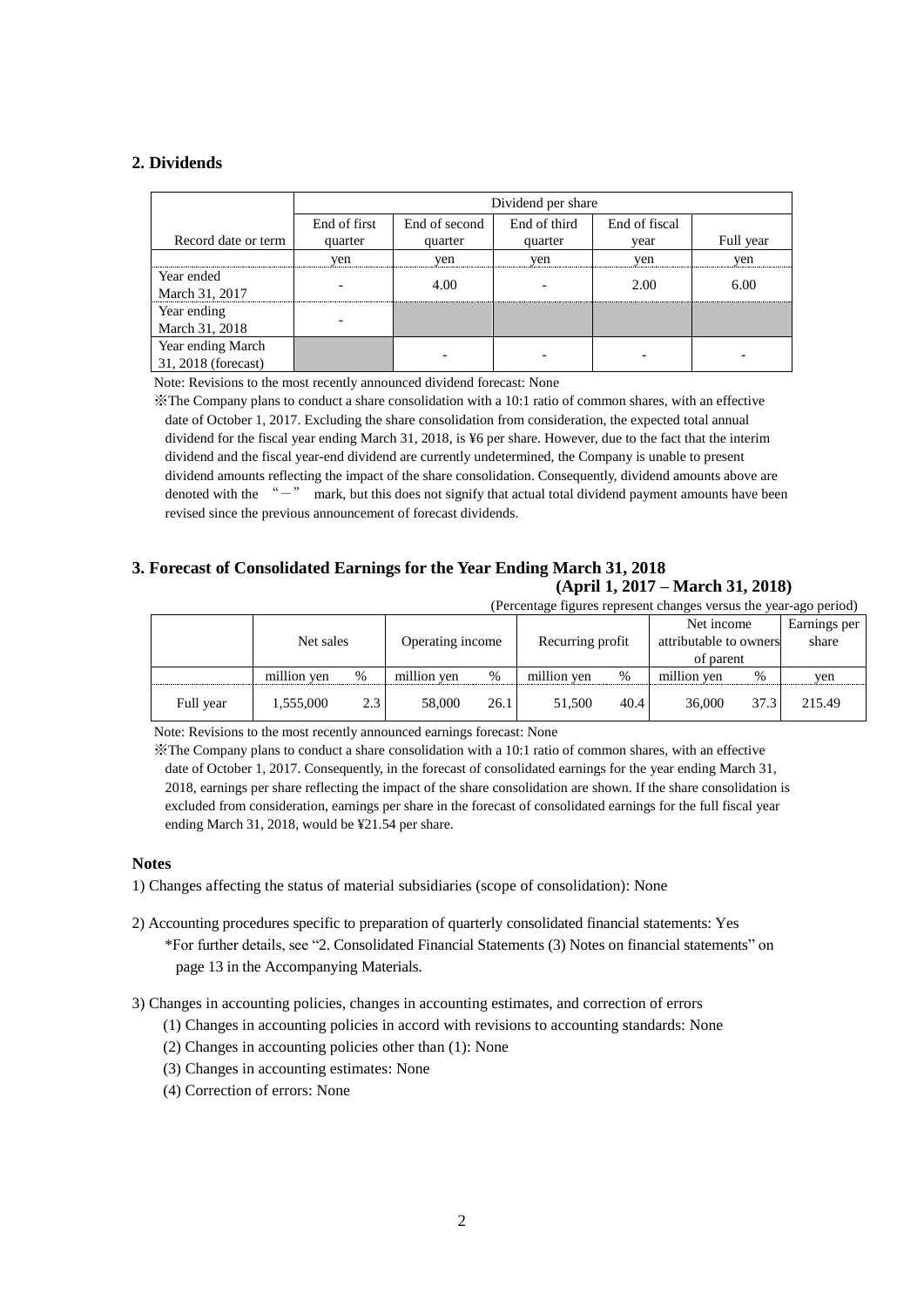- 4) Number of shares issued and outstanding (common stock)
	- (1) Number of shares issued as of period-end (including treasury stock) June 30, 2017: 1,670,805,320 shares

| March 31, 2017:                                        | 1,670,805,320 shares |
|--------------------------------------------------------|----------------------|
| (2) Number of shares held in treasury as of period-end |                      |

- June 30, 2017: 262,611 shares March 31, 2017: 259,108 shares
- (3) Average number of shares during respective periods Three months ended June 30, 2017: 1,670,544,070 shares Three months ended June 30, 2016: 1,670,574,322 shares

## **The quarterly report of earnings and financial statements is exempted from quarterly review procedures based on the Financial Instruments and Exchange act.**

#### **Appropriate Use of Financial Forecasts and Other Important Matters**

#### *Forward-Looking Statements*

These materials contain various forward-looking statements and other forecasts regarding performance and other matters. Such statements are based on information available at the time of their preparation, and do not mean that the Company promises to achieve these figures. Actual results may differ from those expressed or implied by forward-looking statements due to a range of factors. For assumptions underlying earnings forecasts and other information regarding the use of such forecasts, refer to "1. Qualitative Information and Financial Statements (3) Consolidated earnings outlook " on page 9 in the Accompanying Materials.

#### *How to Obtain Supplementary Briefing Material on Quarterly Financial Results and Details of the Quarterly Financial Results Briefing*

The Company plans to conduct a briefing for institutional investors and analysts by conference call on Monday July 31, 2017, and to post the briefing material on quarterly financial results to be used for the briefing on TDnet and the Company's website simultaneously with the announcement of financial results.

#### *Dividend and earnings forecasts after share consolidation*

At the 194th Ordinary General Meeting of Shareholders held on June 28, 2017, the shareholders approved the share consolidation, and effective October 1, 2017, every 10 common shares issued by the Company will be consolidated into 1 share. Both the fiscal year-end dividend forecast and earnings per share in the full-year consolidated earnings forecasts for the fiscal year ending March 31, 2018, reflect this share consolidation.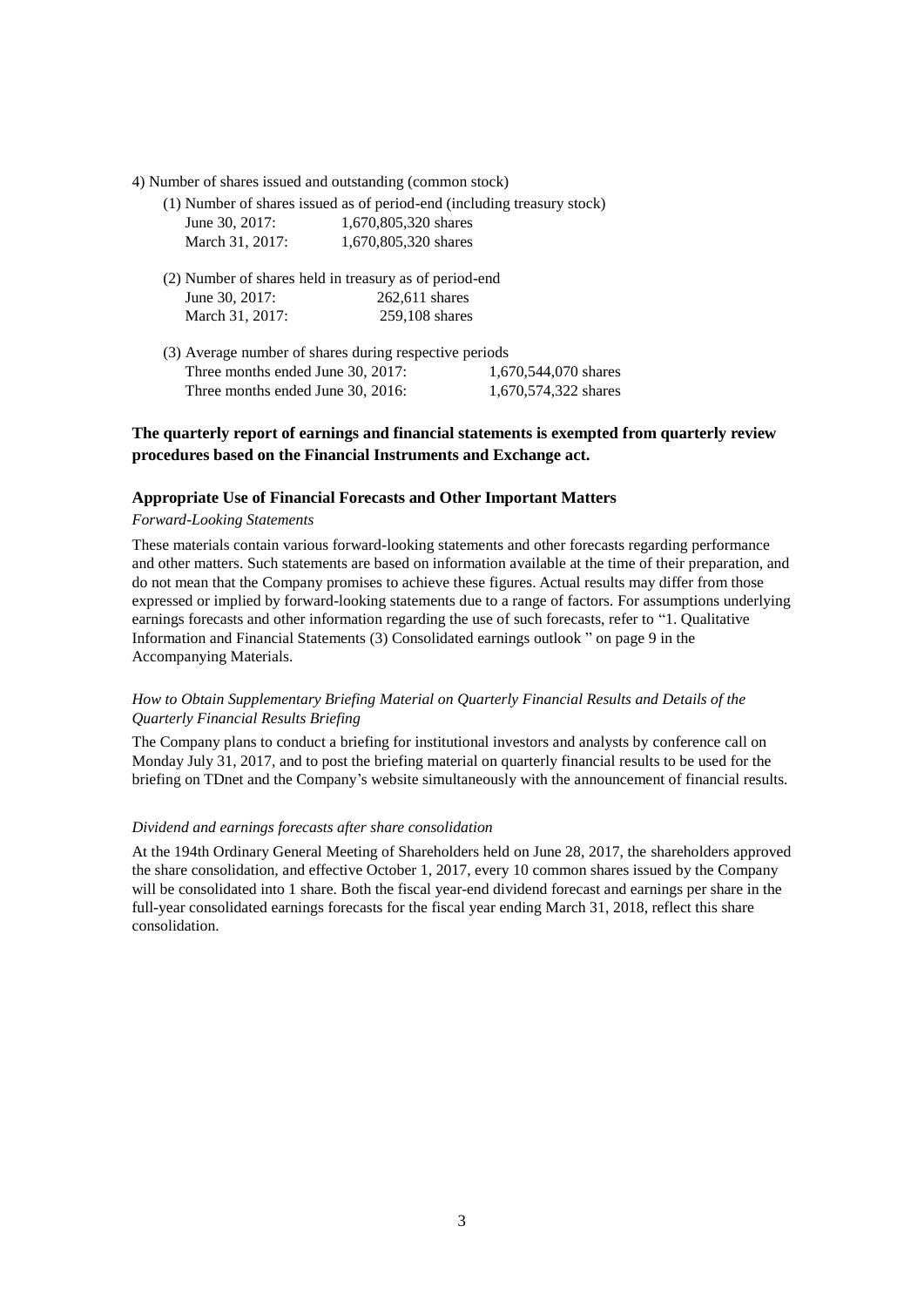# **Accompanying Materials – Contents**

| 1. Qualitative Information and Financial Statements                                            | 5  |
|------------------------------------------------------------------------------------------------|----|
| (1) Consolidated operating results                                                             | 5  |
| (2) Consolidated financial position                                                            | 8  |
| (3) Consolidated earnings outlook                                                              | 9  |
| 2. Consolidated Financial Statements                                                           | 10 |
| (1) Consolidated balance sheets                                                                | 10 |
| (2) Consolidated statements of income and comprehensive income                                 | 12 |
| (3) Notes on financial statements                                                              | 13 |
| (Notes on the going-concern assumption)                                                        | 13 |
| (Notes on significant changes in the amount of shareholders' equity)                           | 13 |
| (Accounting procedures specific to preparation of quarterly consolidated financial statements) | 13 |
| (Related to consolidated statements of income)                                                 | 13 |
| (Segment information and others)                                                               | 14 |
| 3. Supplementary Information                                                                   | 16 |
| (1) Consolidated cash flow statements (condensed)                                              | 16 |
| (2) Orders and sales (consolidated)                                                            | 16 |
| (3) Net sales by geographic area (consolidated)                                                | 17 |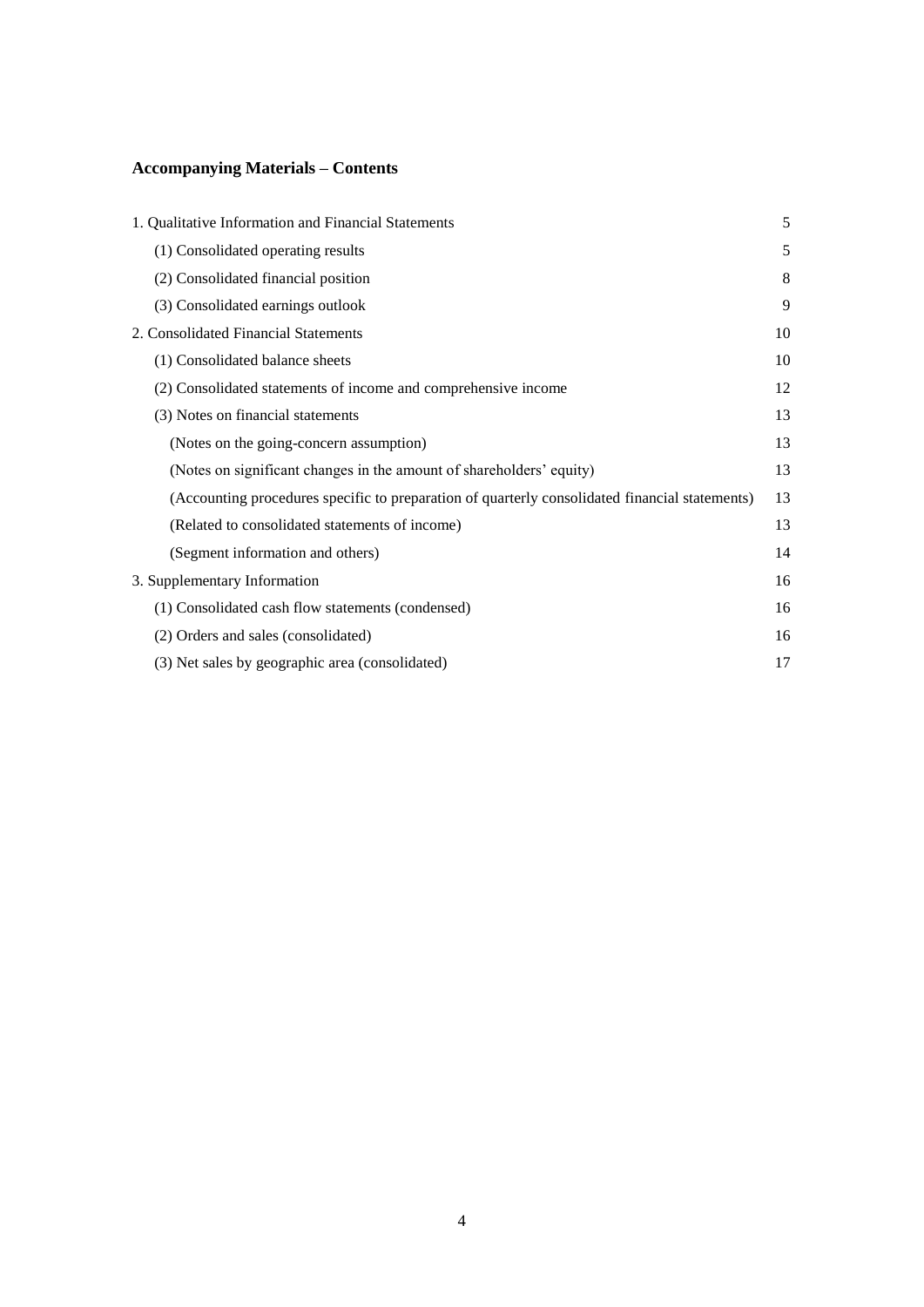#### **1. Qualitative Information and Financial Statements**

#### **(1) Consolidated operating results**

In the first three months of the fiscal year ending March 31, 2018, despite modest growth centered on the U.S., where the real economy remains strong, the global economy was relatively lacking in vigor overall due to languishing crude oil prices, the economic slowdown in emerging countries and resource-rich countries, as well as other factors. In addition, future prospects for the real economy have become increasingly uncertain, including turmoil in international financial markets due to Brexit, concerns about an expansion of protectionist policies, and other factors. Going forward, these risks with the potential to drag down the global economy must continue to be watched.

The Japanese economy has been recovering modestly, due to the impacts of the moderate turnaround in personal consumption, the pickup in capital investment, and other factors. Going forward, the economy is expected to grow modestly overall due to steady improvements in the income and employment environments, but there is a possibility that economic policies enacted by countries around the world, especially the U.S., and geopolitical risks in the Middle East, the Korean Peninsula, and other regions, could result in both rapid and significant fluctuations in foreign exchange rates. As a result, foreign exchange rates must continue to be watched carefully.

Amid such an operating environment, the Group's orders received in the first quarter increased versus the same period of the previous fiscal year, mainly in the Ship & Offshore Structure and Precision Machinery segments. Net sales in the first quarter were on par with the same period of the previous fiscal year, as the increase in sales in the Gas Turbine & Machinery and Precision Machinery segments were offset by the decrease in sales in the Ship & Offshore Structure, Aerospace, and Plant & Infrastructure segments, along with other factors. There was a decline in operating income as a whole, due to lower profit in the Aerospace, Motorcycle & Engine, and Ship & Offshore Structure segments, along with other factors, while recurring profit was roughly the same as the same period of the previous fiscal year due to foreign exchange gains and other factors. Net income attributable to owners of parent fell, partially due to the fact that extraordinary income was posted in the same period of the previous fiscal year.

As a result, the Group's consolidated orders received increased ¥13.9 billion versus the same period of the previous fiscal year to ¥272.5 billion, consolidated net sales declined ¥4.5 billion year on year to ¥335.3 billion, consolidated operating income declined ¥11.0 billion year on year to ¥4.9 billion, consolidated recurring profit dropped ¥0.3 billion year on year to ¥5.4 billion, and net income attributable to owners of parent declined ¥1.5 billion year on year to ¥3.2 billion.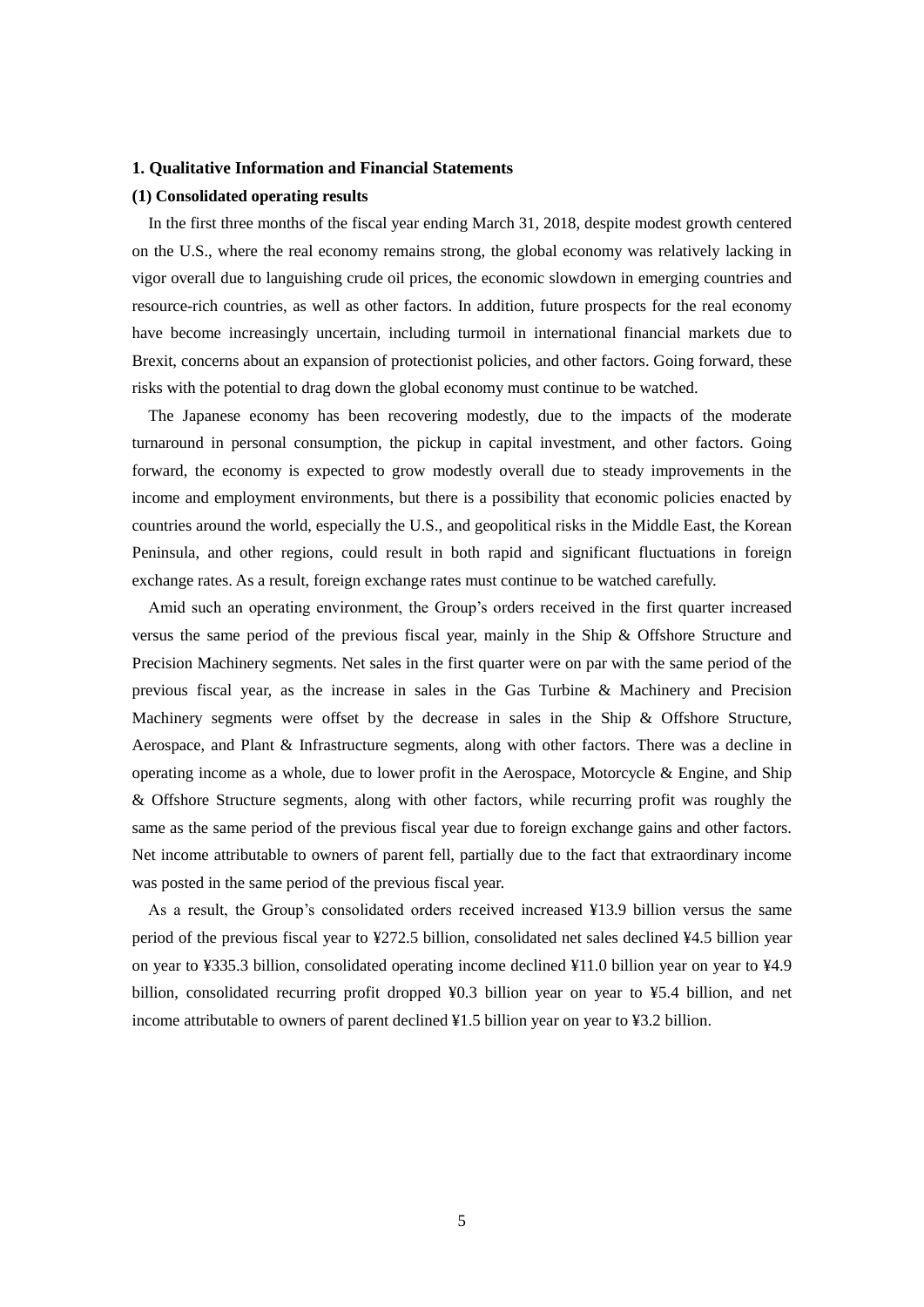First-quarter consolidated operating performance is summarized by segment below.

#### **Segment Information**

| $\alpha$             |                            |                    |                |                  |                          |                    |                          |                 |                          |  |
|----------------------|----------------------------|--------------------|----------------|------------------|--------------------------|--------------------|--------------------------|-----------------|--------------------------|--|
|                      | Three months ended June 30 |                    |                |                  |                          |                    |                          | Orders received |                          |  |
|                      |                            | 2016(A)<br>2017(B) |                | Change $(B - A)$ |                          | Three months ended |                          |                 |                          |  |
|                      |                            |                    |                |                  |                          |                    |                          | June 30         |                          |  |
|                      | Net                        | Operating          | Net            | Operating        | <b>Net</b>               | Operating          | 2016                     | 2017            | Change                   |  |
|                      | sales                      | income             | sales          | income           | <b>Sales</b>             | income             | (A)                      | (B)             | $(B-A)$                  |  |
| Ship & Offshore      |                            |                    |                |                  |                          |                    |                          |                 |                          |  |
| Structure            | 31.1                       | 0.6                | 19.7           | (2.8)            | (11.4)                   | (3.4)              | 2.2                      | 13.3            | 11.0                     |  |
| <b>Rolling Stock</b> | 28.8                       | 0.7                | 29.1           | (0.9)            | 0.3                      | (1.6)              | 23.2                     | 11.1            | (12.1)                   |  |
| Aerospace            | 80.0                       | 9.5                | 73.3           | 3.7              | (6.7)                    | (5.7)              | 41.6                     | 47.0            | 5.3                      |  |
| Gas Turbine &        |                            |                    |                |                  |                          |                    |                          |                 |                          |  |
| Machinery            | 49.1                       | 3.2                | 60.5           | 4.3              | 11.4                     | 1.0                | 50.6                     | 58.3            | 7.6                      |  |
| Plant &              |                            |                    |                |                  |                          |                    |                          |                 |                          |  |
| Infrastructure       | 31.7                       | 0.6                | 25.5           | (0.6)            | (6.2)                    | (1.2)              | 18.0                     | 15.1            | (2.8)                    |  |
| Motorcycle &         |                            |                    |                |                  |                          |                    |                          |                 |                          |  |
| Engine               | 69.2                       | 0.3                | 67.7           | (3.3)            | (1.5)                    | (3.6)              | 69.2                     | 67.7            | (1.5)                    |  |
| Precision            |                            |                    |                |                  |                          |                    |                          |                 |                          |  |
| Machinery            | 32.9                       | 2.1                | 41.8           | 4.5              | 8.8                      | 2.4                | 33.1                     | 42.8            | 9.7                      |  |
| Other                | 16.7                       | 0.7                | 17.4           | 0.6              | 0.6                      | (0.0)              | 20.2                     | 16.9            | (3.3)                    |  |
| Adjustments          | $\overline{\phantom{a}}$   | (1.9)              | $\overline{a}$ | (0.6)            | $\overline{\phantom{a}}$ | 1.3                | $\overline{\phantom{a}}$ |                 | $\overline{\phantom{a}}$ |  |
| Total                | 339.8                      | 15.9               | 335.3          | 4.9              | (4.5)                    | (11.0)             | 258.6                    | 272.5           | 13.9                     |  |

Segment net sales, operating income, and orders received (billion yen)

Notes: 1. Net sales include only sales to external customers.

2.The Motorcycle & Engine segment's orders received are equal to its net sales as production is based mainly on estimated demand.

#### **Ship & Offshore Structure**

Consolidated orders received increased ¥11.0 billion year on year to ¥13.3 billion, due to orders received for LPG carriers and Kawasaki JETFOIL.

Consolidated net sales fell ¥11.4 billion year on year to ¥19.7 billion, due to a decline in LPG carriers, a decline in the volume of vessel repair work, and other factors.

Consolidated operating income declined ¥3.4 billion year on year to an operating loss of ¥2.8 billion, attributable to the decline in sales, an increase in construction costs, as well as the impact of the reversal of allowance for doubtful receivables in the same period of the previous fiscal year.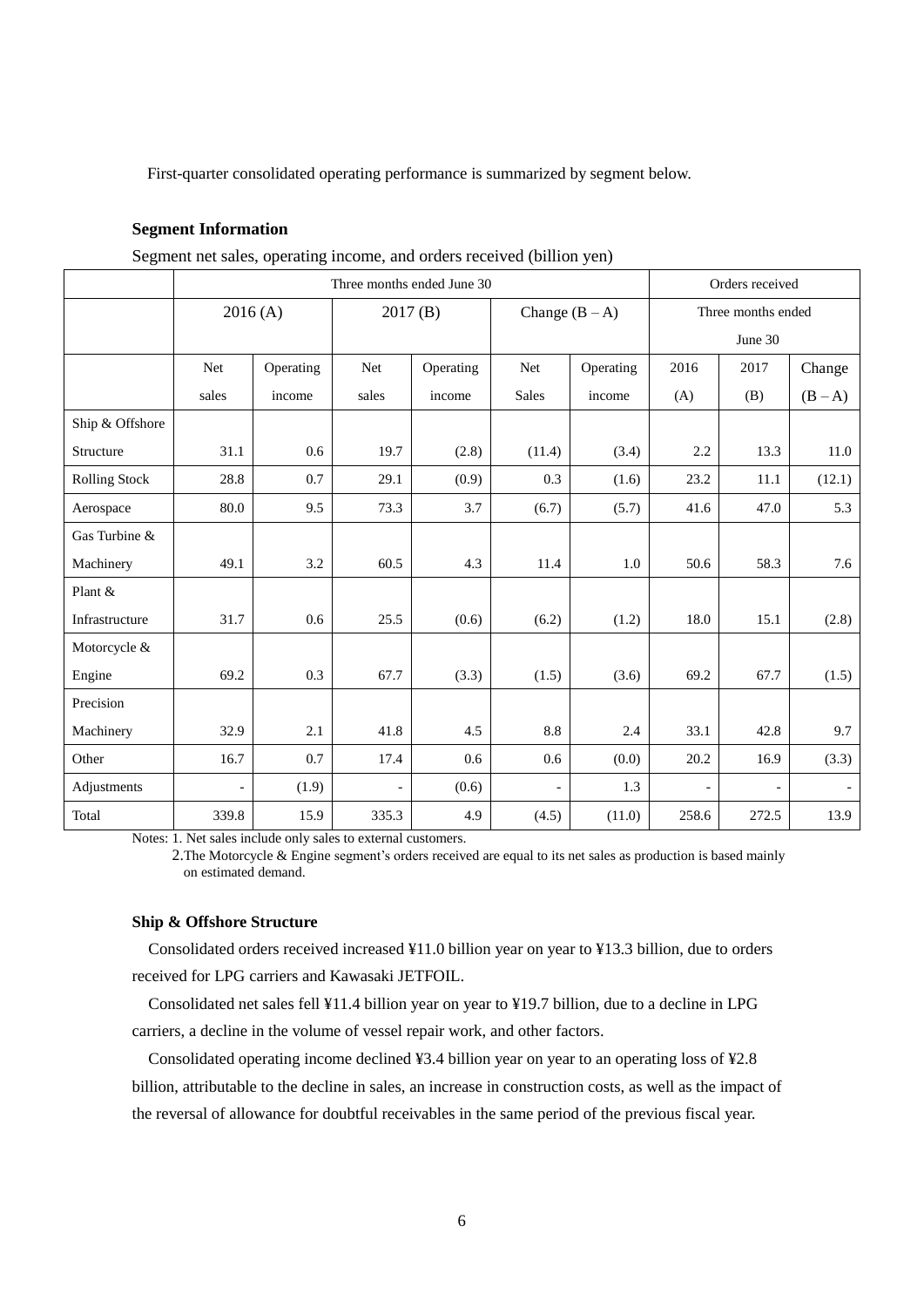#### **Rolling Stock**

Consolidated orders received declined ¥12.1 billion year on year to ¥11.1 billion, as a linear-motor subway car order was received from the Tokyo Metropolitan Bureau of Transportation (Toei) in the same quarter of the previous fiscal year.

Consolidated net sales increased ¥0.3 billion year on year to ¥29.1 billion, due to an increase in sales in the domestic market, despite a decrease in sales to Asia, including Singapore, and other factors.

Consolidated operating income fell ¥1.6 billion year on year to an operating loss of ¥0.9 billion, due to the decline in profitable projects, and other factors.

#### **Aerospace**

Consolidated orders received increased ¥5.3 billion year on year to ¥47.0 billion, due to the increase in orders received from the Ministry of Defense, and other factors.

Consolidated net sales fell ¥6.7 billion year on year to ¥73.3 billion, due to the decline in sales of component parts for commercial aircraft and other factors, despite the increase in sales to the Ministry of Defense.

Consolidated operating income fell ¥5.7 billion year on year to ¥3.7 billion, due to the drop in sales, the decline in profitability of component parts for commercial aircraft, and other factors.

#### **Gas Turbine & Machinery**

Consolidated orders received increased ¥7.6 billion year on year to ¥58.3 billion, due to the increase in orders received for commercial aircraft jet engines, and other factors.

Consolidated net sales increased ¥11.4 billion year on year to ¥60.5 billion, due to the increase in component parts of commercial aircraft jet engines, the increase in construction work on gas engine power generation systems, and other factors.

Consolidated operating income rose ¥1.0 billion year on year to ¥4.3 billion, as a result of the increase in sales.

#### **Plant & Infrastructure**

Consolidated orders received declined ¥2.8 billion year on year to ¥15.1billion, as a shield machine order for the domestic market was received in the same quarter of the previous fiscal year.

Consolidated net sales fell ¥6.2billion year on year to ¥25.5 billion, due to the decrease in construction work volume on a chemical plant for an overseas market and other factors.

Consolidated operating income fell ¥1.2 billion year on year to an operating loss of ¥0.6 billion, due to the decrease in sales.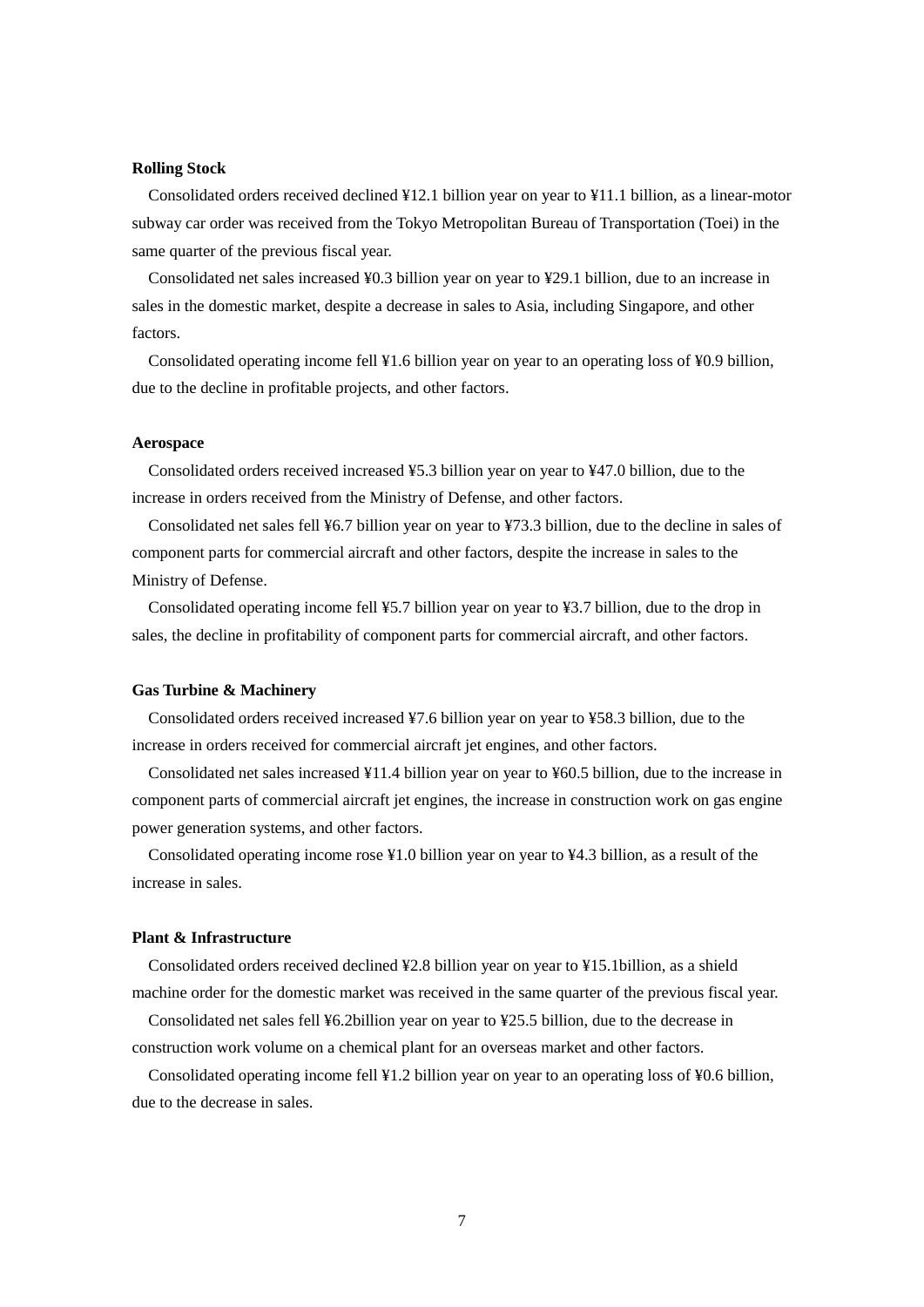#### **Motorcycle & Engine**

Consolidated net sales declined ¥1.5 billion year on year to ¥67.7 billion, due to the decrease in motorcycles for emerging markets and utility vehicles for developed countries, despite the increase in motorcycles for developed countries and general-purpose engines.

Consolidated operating income fell ¥3.6 billion year on year to an operating loss of ¥3.3 billion, due to the decline in sales, the change in the model mix, and other factors.

#### **Precision Machinery**

Consolidated orders received increased ¥9.7 billion year on year to ¥42.8 billion, due to the increase in hydraulic components for construction machinery.

Consolidated net sales increased ¥8.8 billion year on year to ¥41.8 billion, due to an increase in sales of hydraulic components for construction machinery and various industrial robots, as well as other factors.

Consolidated operating income increased ¥2.4 billion year on year to ¥4.5 billion, due to the increase in sales.

#### **Other Operations**

Consolidated net sales increased ¥0.6 billion year on year to ¥17.4 billion.

Consolidated operating income was ¥0.6 billion, on par with the same period of the previous fiscal year.

#### **(2) Consolidated financial position**

On June 30, 2017, consolidated assets totaled ¥1,731.9 billion, an increase of ¥44.6 billion from March 31, 2017. This was mainly attributable to an increase in inventories in conjunction with progress toward completion of construction jobs. Liabilities totaled ¥1,281.2 billion, a ¥45.1 billion increase versus March 31, 2017, due to the increase in short-term debt and other interest-bearing debts, despite the decline in trade payables. Interest-bearing debts increased ¥109.1 billion to ¥509.8 billion. Net assets were ¥450.7 billion, which was on par with the level of March 31, 2017, due to dividend payments, the posting of net income attributable to owners of parent, and other factors.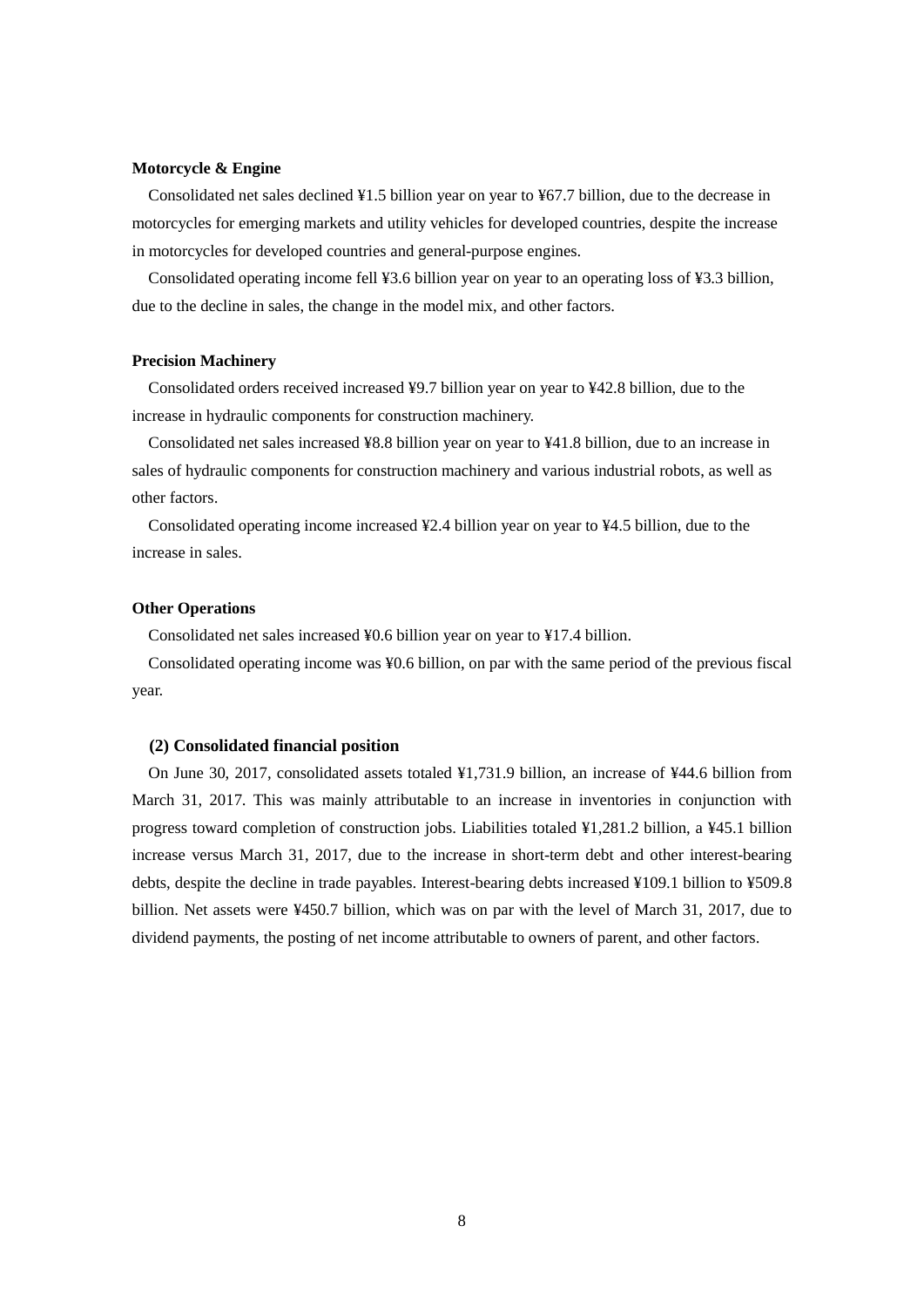#### **(3) Consolidated earnings outlook**

The Company has left its earnings forecasts for the fiscal year ending March 31, 2018, unchanged from the figures previously announced on April 27, 2017.

The Company's earnings forecasts assume exchange rates of ¥108 to the U.S. dollar and ¥114 to the euro.

#### *Note regarding consolidated earnings outlook*

The above earnings outlook is based on information available at the time of preparation, and includes risks and uncertainties. We therefore discourage making investment decisions depending solely on this outlook. Please note that actual earnings may differ materially from this outlook, due to a variety of important factors stemming from changes the external environment and/or the Company's internal environment. Important factors that impact actual operating performance include, but are not limited to, the economic situation surrounding the Company's scope of business, foreign exchange rates, in particular the yen/dollar exchange rate, tax codes and other regulatory system-related issues.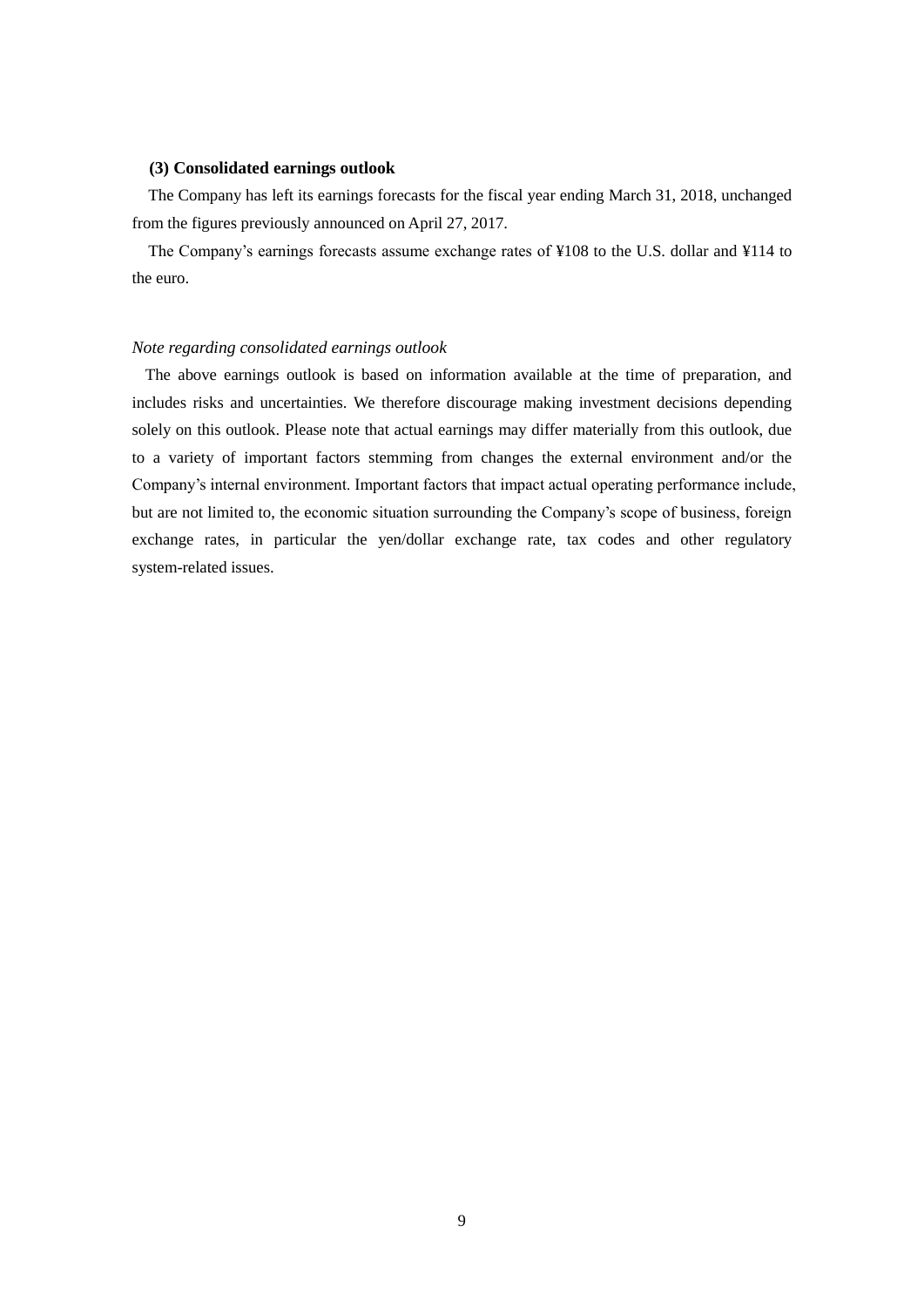# **2. Consolidated Financial Statements**

# **(1) Consolidated balance sheets**

|                                                 | Million yen    |               |  |  |  |
|-------------------------------------------------|----------------|---------------|--|--|--|
|                                                 | As of          | As of         |  |  |  |
|                                                 | March 31, 2017 | June 30, 2017 |  |  |  |
| <b>Assets</b>                                   |                |               |  |  |  |
| Current assets                                  |                |               |  |  |  |
| Cash on hand and in banks                       | 55,388         | 48,261        |  |  |  |
| Trade receivables                               | 444,633        | 445,756       |  |  |  |
| Merchandise and finished products               | 49,850         | 51,499        |  |  |  |
| Work in process                                 | 323,433        | 341,907       |  |  |  |
| Raw materials and supplies                      | 111,577        | 110,983       |  |  |  |
| Other                                           | 95,544         | 123,264       |  |  |  |
| Allowance for doubtful receivables              | (2,593)        | (2,513)       |  |  |  |
| Total current assets                            | 1,077,835      | 1,119,160     |  |  |  |
| <b>Fixed assets</b>                             |                |               |  |  |  |
| Net property, plant and equipment               |                |               |  |  |  |
| Buildings and structures                        | 180,070        | 183,772       |  |  |  |
| Other                                           | 281,810        | 280,706       |  |  |  |
| Total property, plant and equipment             | 461,881        | 464,478       |  |  |  |
| Intangible assets                               | 15,284         | 14,935        |  |  |  |
| Investments and other assets                    |                |               |  |  |  |
| Other                                           | 147,090        | 148,146       |  |  |  |
| Allowance for doubtful receivables              | (14, 727)      | (14,748)      |  |  |  |
| Total investments and other assets              | 132,362        | 133,397       |  |  |  |
| Total fixed assets                              | 609,527        | 612,812       |  |  |  |
| <b>Total assets</b>                             | 1,687,363      | 1,731,972     |  |  |  |
|                                                 |                |               |  |  |  |
| <b>Liabilities</b>                              |                |               |  |  |  |
| <b>Current liabilities</b>                      |                |               |  |  |  |
| Trade payables                                  | 240,572        | 201,990       |  |  |  |
| Electronically recorded obligations - operating | 101,449        | 107,111       |  |  |  |
| Short-term debt                                 | 111,456        | 128,576       |  |  |  |
| Income taxes payable                            | 4,295          | 3,920         |  |  |  |
| Accrued bonuses                                 | 20,288         | 22,265        |  |  |  |
| Provision for product warranties                | 12,175         | 11,667        |  |  |  |
| Provision for losses on construction contracts  | 18,103         | 16,353        |  |  |  |
| Advances from customers                         | 205,871        | 192,376       |  |  |  |
| Other                                           | 129,228        | 204,098       |  |  |  |
| Total current liabilities                       | 843,441        | 888,360       |  |  |  |
| Long-term liabilities                           |                |               |  |  |  |
| Bonds payable                                   | 130,000        | 130,000       |  |  |  |
| Long-term debt                                  | 147,492        | 147,492       |  |  |  |
| Net defined benefit liability                   | 81,563         | 82,173        |  |  |  |
| Other                                           | 33,538         | 33,196        |  |  |  |
| Total long-term liabilities                     | 392,594        | 392,862       |  |  |  |
| <b>Total liabilities</b>                        | 1,236,035      | 1,281,222     |  |  |  |
|                                                 |                |               |  |  |  |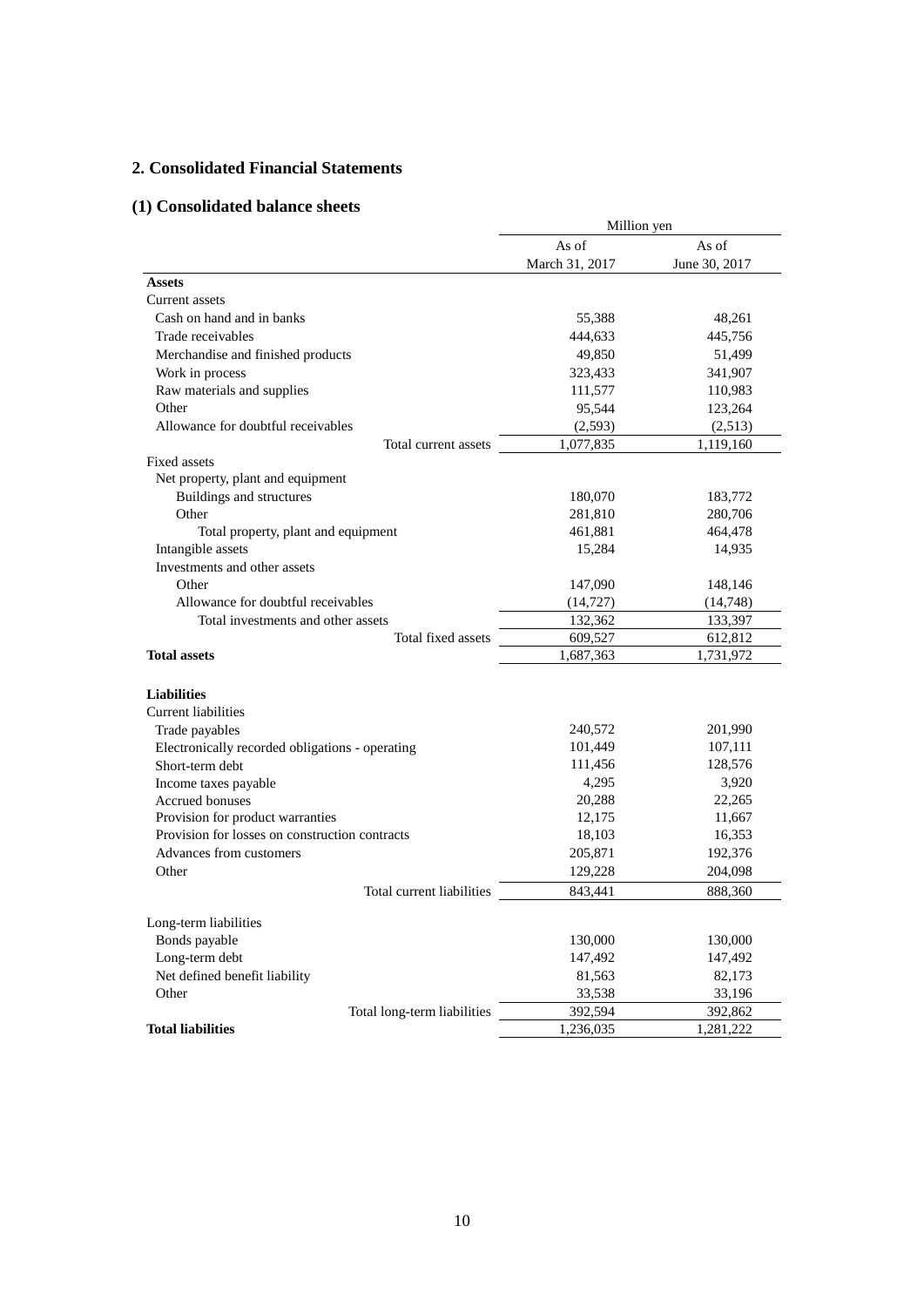| <b>Net assets</b>                                       |           |           |
|---------------------------------------------------------|-----------|-----------|
| Shareholders' equity                                    |           |           |
| Common stock                                            | 104.484   | 104.484   |
| Capital surplus                                         | 54,393    | 54,393    |
| Retained earnings                                       | 287,448   | 287,385   |
| Treasury stock                                          | (96)      | (97)      |
| Total shareholders' equity                              | 446,230   | 446.166   |
| Accumulated other comprehensive income                  |           |           |
| Net unrealized gains (losses) on securities, net of tax | 3,232     | 3.494     |
| Deferred gains (losses) on hedges                       | (1,182)   | (951)     |
| Foreign currency translation adjustment                 | (341)     | (2,337)   |
| Remeasurements of defined benefit plans                 | (10,692)  | (9,832)   |
| Total accumulated other comprehensive income            | (8.983)   | (9,627)   |
| Non-controlling interests                               | 14,080    | 14,211    |
| <b>Total net assets</b>                                 | 451,327   | 450,749   |
| Total net assets and liabilities                        | 1.687.363 | 1,731,972 |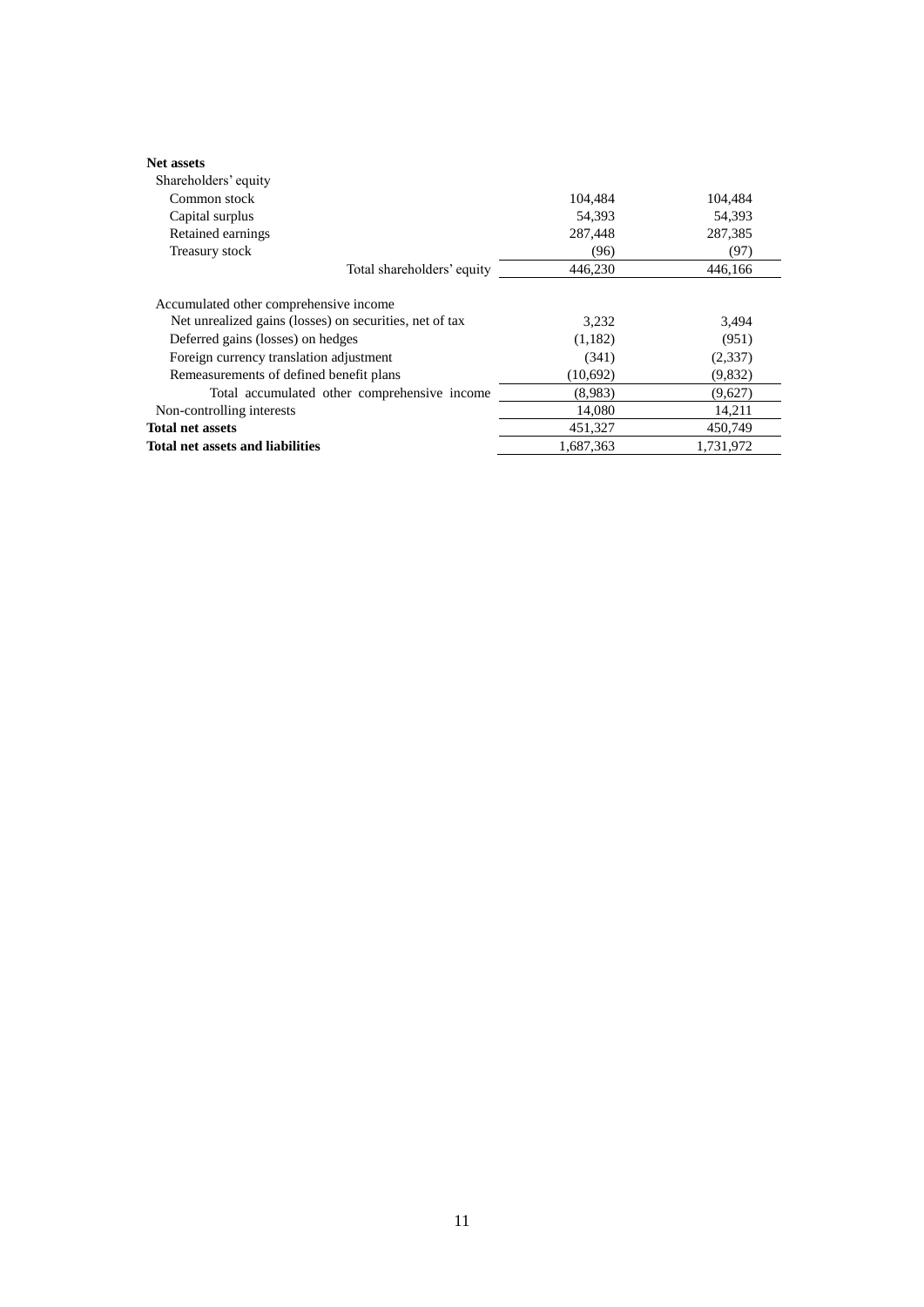# (**2) Consolidated statements of income and comprehensive income**

# **Consolidated statements of income**

| Consonuateu statements of muonie                                 | Million yen                         |                                     |  |
|------------------------------------------------------------------|-------------------------------------|-------------------------------------|--|
|                                                                  | Three months ended<br>June 30, 2016 | Three months ended<br>June 30, 2017 |  |
| Net sales                                                        | 339,859                             | 335,329                             |  |
| Cost of sales                                                    | 280,201                             | 284,154                             |  |
| Gross profit                                                     | 59,658                              | 51,175                              |  |
| Selling, general and administrative expenses                     |                                     |                                     |  |
| Salaries and benefits                                            | 12,097                              | 12,601                              |  |
| R&D expenses                                                     | 9,414                               | 9,455                               |  |
| Other                                                            | 22,188                              | 24,209                              |  |
| Total selling, general and administrative expenses               | 43,700                              | 46,266                              |  |
| Operating income                                                 | 15,958                              | 4,908                               |  |
| Non-operating income                                             |                                     |                                     |  |
| Interest income                                                  | 141                                 | 193                                 |  |
| Dividend income                                                  | 121                                 | 158                                 |  |
| Equity in income of non-consolidated subsidiaries and affiliates | 929                                 | 1,335                               |  |
| Foreign exchange gain                                            |                                     | 553                                 |  |
| Other                                                            | 2,465                               | 549                                 |  |
| Total non-operating income                                       | 3.657                               | 2,790                               |  |
| Non-operating expenses                                           |                                     |                                     |  |
| Interest expense                                                 | 722                                 | 667                                 |  |
| Foreign exchange losses                                          | 11,382                              |                                     |  |
| Other                                                            | 1,773                               | 1,598                               |  |
| Total non-operating expenses                                     | 13,878                              | 2,266                               |  |
| Recurring profit                                                 | 5,738                               | 5,433                               |  |
| Extraordinary income                                             |                                     |                                     |  |
| Gain on sale of fixed assets                                     | $(*1)$ 2,202                        | $\overline{\phantom{a}}$            |  |
| Total extraordinary income                                       | 2,202                               |                                     |  |
| Income before income taxes                                       | 7,940                               | 5,433                               |  |
| Income taxes                                                     | 2,854                               | 1,749                               |  |
| Net income                                                       | 5.085                               | 3.683                               |  |
| Net income attributable to non-controlling interests             | 288                                 | 405                                 |  |
| Net income attributable to owners of parent                      | 4,797                               | 3,278                               |  |

# **Consolidated statements of comprehensive income**

| onbonumeu bimennenio or comprenenbryc meonic                                           | Million yen                         |                                     |  |
|----------------------------------------------------------------------------------------|-------------------------------------|-------------------------------------|--|
|                                                                                        | Three months ended<br>June 30, 2016 | Three months ended<br>June 30, 2017 |  |
| Net income                                                                             | 5,085                               | 3,683                               |  |
| Other comprehensive income                                                             |                                     |                                     |  |
| Net unrealized gains (losses) on securities                                            | (730)                               | 270                                 |  |
| Deferred gains (losses) on hedges                                                      | 415                                 | 248                                 |  |
| Foreign currency translation adjustment                                                | (10, 497)                           | 23                                  |  |
| Remeasurements of defined benefit plans                                                | 931                                 | 863                                 |  |
| Share of other comprehensive income of associates accounted<br>for using equity method | (4,002)                             | (1,958)                             |  |
| Total other comprehensive income                                                       | (13,882)                            | (553)                               |  |
| Comprehensive Income attributable to:                                                  | (8,797)                             | 3,130                               |  |
| Owners of parent                                                                       | (8,349)                             | 2,633                               |  |
| Non-controlling interests                                                              | (447)                               | 497                                 |  |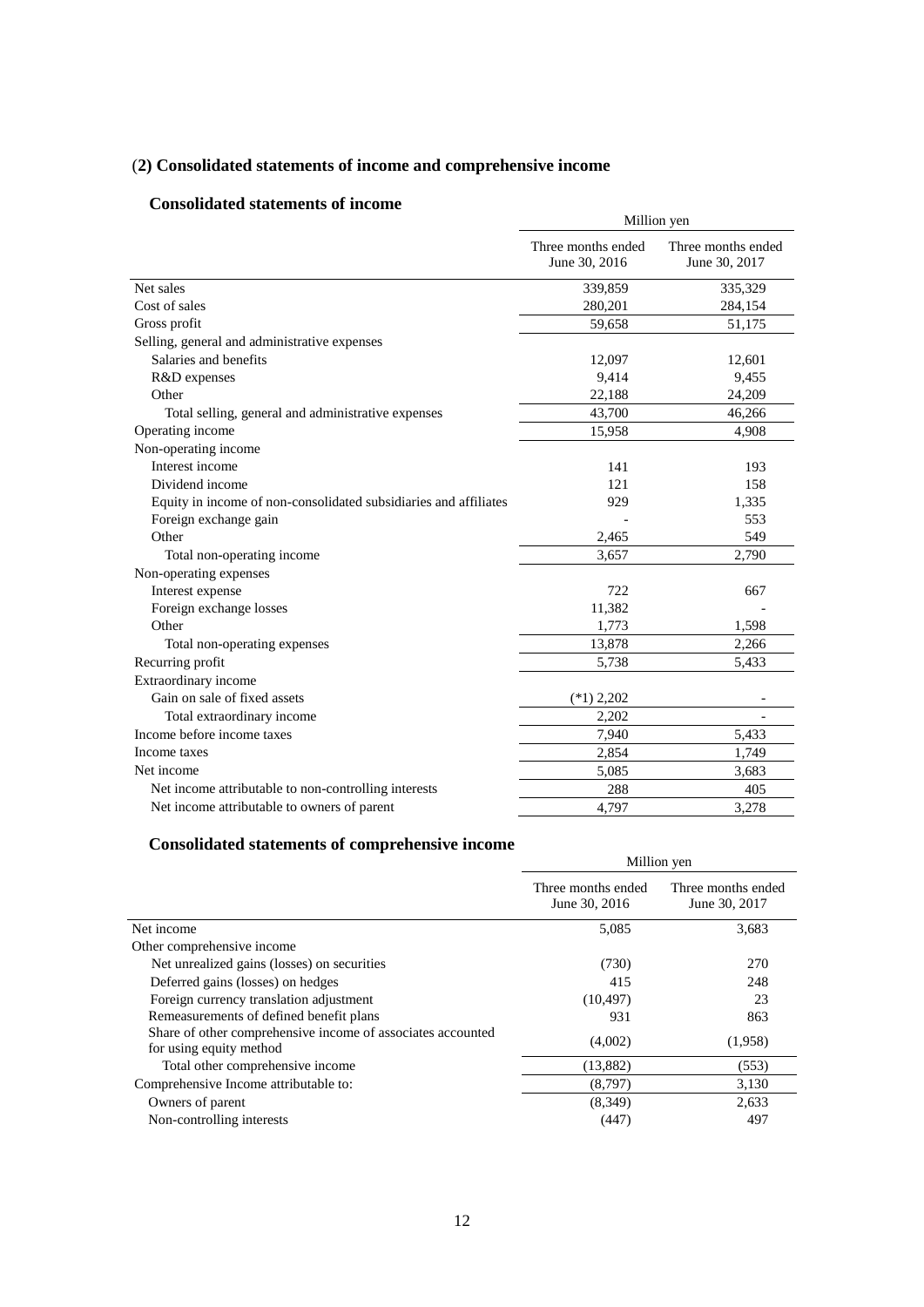#### (**3) Notes on financial statements**

*Notes on the going-concern assumption* 

Not applicable

*Notes on significant changes in the amount of shareholders' equity*

Not applicable

# *Accounting procedures specific to preparation of quarterly consolidated financial statements* (Calculation of tax expense)

The Company calculates tax expense by rationally estimating its effective tax rate after application of tax effect accounting to pretax net income for the fiscal year which includes the first quarter under review, and multiplying quarterly pretax net income by said estimated effective tax rate. If unable to use the estimated effective tax rate, the Company calculates tax expense by multiplying the statutory effective tax rate by quarterly pretax net income adjusted to reflect material differences other than temporary differences.

Income taxes are reported inclusive of income tax adjustments.

#### *Related to consolidated statements of income*

(\*1) Gain on sale of fixed assets

Three months ended June 30, 2016 (April 1, 2016 – June 30, 2016)

In conjunction with the sale of the land and building of the Company's Tokyo office.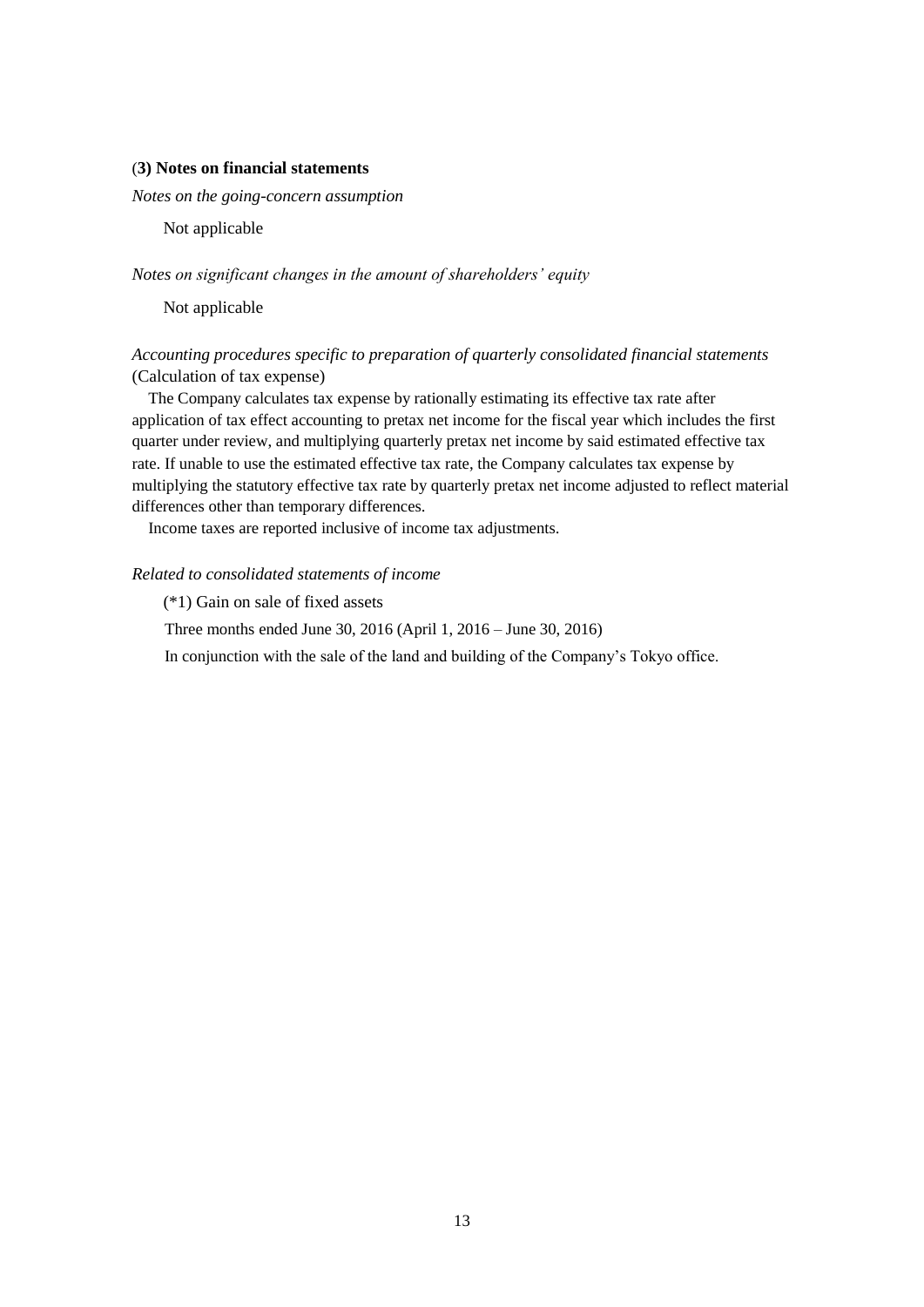## *Segment information*

1. Three months ended June 30, 2016 (April 1, 2016 – June 30, 2016)

(1) Sales and income (loss) by reportable segment

|                            |                |                       |             | Million yen                                    |
|----------------------------|----------------|-----------------------|-------------|------------------------------------------------|
|                            | External sales | Intersegment<br>sales | Total sales | Operating<br>income $(\overline{\text{loss}})$ |
| Ship & Offshore Structure  | 31,155         | 468                   | 31,623      | 614                                            |
| <b>Rolling Stock</b>       | 28,801         | 8                     | 28,810      | 711                                            |
| Aerospace                  | 80,054         | 600                   | 80,654      | 9,573                                          |
| Gas Turbine & Machinery    | 49.107         | 3.142                 | 52.249      | 3,246                                          |
| Plant & Infrastructure     | 31.771         | 2.041                 | 33,813      | 611                                            |
| Motorcycle & Engine        | 69.288         | 198                   | 69,487      | 331                                            |
| <b>Precision Machinery</b> | 32,945         | 3,039                 | 35,984      | 2,135                                          |
| Other                      | 16.735         | 7.875                 | 24,610      | 700                                            |
| Reportable segment total   | 339,859        | 17,375                | 357,235     | 17,926                                         |
| Adjustments*1              |                | (17, 375)             | (17, 375)   | (1,968)                                        |
| Consolidated total         | 339,859        |                       | 339,859     | 15.958                                         |

Notes: 1. Breakdown of adjustments:

|                           | Million yen |
|---------------------------|-------------|
| Income                    | Amount      |
| Intersegment transactions |             |
| Corporate expenses*       | (1.945      |
| Total                     | (1,968      |

\*Corporate expenses mainly comprise general and administrative expenses not attributed to reportable segments.

- 2. Segment income adjustments are based on operating income reported on the consolidated statements of income for the corresponding period.
- (2) Impairment loss on fixed assets and goodwill by reportable segment Not applicable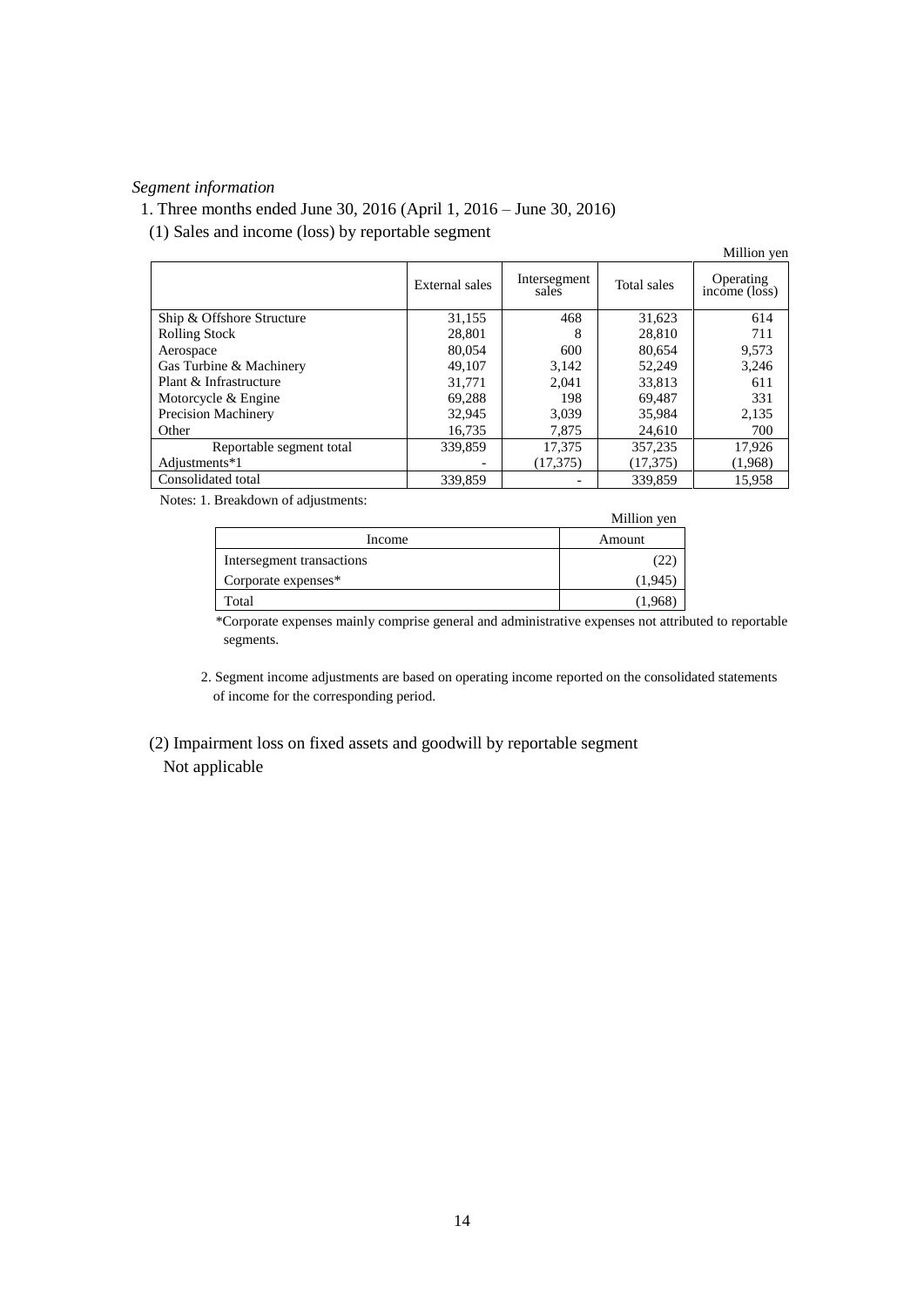# 2. Three months ended June 30, 2017 (April 1, 2017 – June 30, 2017)

# (1) Sales and income (loss) by reportable segment

|                            |                |                       |             | минон уен                  |
|----------------------------|----------------|-----------------------|-------------|----------------------------|
|                            | External sales | Intersegment<br>sales | Total sales | Operating<br>income (loss) |
| Ship & Offshore Structure  | 19,711         | 709                   | 20,421      | (2,861)                    |
| <b>Rolling Stock</b>       | 29,171         | 47                    | 29,219      | (944)                      |
| Aerospace                  | 73,353         | 314                   | 73,667      | 3,792                      |
| Gas Turbine & Machinery    | 60,547         | 2,563                 | 63,110      | 4,346                      |
| Plant & Infrastructure     | 25,524         | 2,203                 | 27.728      | (673)                      |
| Motorcycle & Engine        | 67,769         | 138                   | 67,907      | (3,327)                    |
| <b>Precision Machinery</b> | 41,823         | 3.376                 | 45,200      | 4,576                      |
| Other                      | 17,427         | 9,840                 | 27,268      | 664                        |
| Reportable segment total   | 335,329        | 19.194                | 354,524     | 5,571                      |
| Adjustments*1              |                | (19, 194)             | (19,194)    | (662)                      |
| Consolidated total         | 335.329        |                       | 335.329     | 4.908                      |

Million yen

Notes: 1. Breakdown of adjustments:

|                           | Million yen |
|---------------------------|-------------|
| Income                    | Amount      |
| Intersegment transactions |             |
| Corporate expenses*       | 643         |
| Total                     | 66          |

\* Corporate expenses mainly comprise general and administrative expenses not attributed to reportable segments.

2. Segment income adjustments are based on operating income reported on the consolidated statements of income for the corresponding period.

(2) Impairment loss on fixed assets and goodwill by reportable segment

Not applicable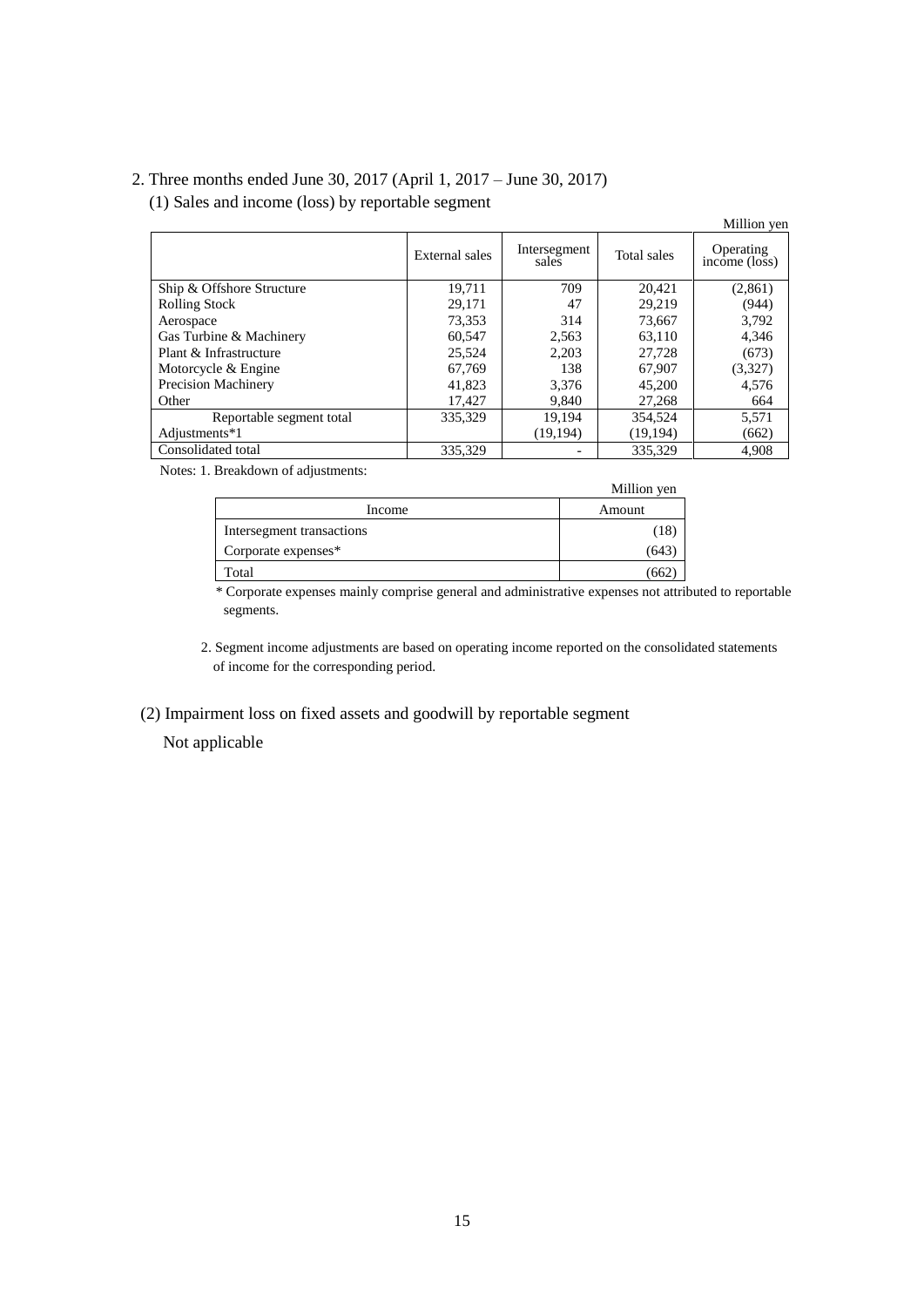# **3. Supplementary information**

## **(1) Consolidated cash flow statements (condensed)**

|                                            | Million yen                         |                                     |
|--------------------------------------------|-------------------------------------|-------------------------------------|
|                                            | Three months ended<br>June 30, 2016 | Three months ended<br>June 30, 2017 |
| Cash flow from operating activities        | (70, 326)                           | (86,681)                            |
| Cash flow from investing activities        | (13,032)                            | (27,599)                            |
| Cash flow from financing activities        | 78,439                              | 105,647                             |
| Cash and cash equivalents at end of period | 35,165                              | 42,872                              |

# **(2) Orders and sales (consolidated)**

#### **Orders received**

|                            |             | Three months ended<br>June 30, 2016 | Three months ended<br>June 30, 2017 |            | March 31, 2017 | Year ended |
|----------------------------|-------------|-------------------------------------|-------------------------------------|------------|----------------|------------|
|                            | million yen | % of total                          | million yen                         | % of total | million yen    | % of total |
| Ship & Offshore Structure  | 2.298       | 0.8                                 | 13.311                              | 4.8        | 36,979         | 2.7        |
| <b>Rolling Stock</b>       | 23,283      | 9.0                                 | 11,129                              | 4.0        | 158,597        | 11.7       |
| Aerospace                  | 41,690      | 16.1                                | 47,076                              | 17.2       | 237,016        | 17.5       |
| Gas Turbine & Machinery    | 50,652      | 19.5                                | 58,339                              | 21.4       | 260,354        | 19.3       |
| Plant & Infrastructure     | 18.044      | 6.9                                 | 15.174                              | 5.5        | 95,012         | 7.0        |
| Motorcycle & Engine        | 69,288      | 26.7                                | 67,769                              | 24.8       | 313,030        | 23.2       |
| <b>Precision Machinery</b> | 33,121      | 12.8                                | 42,839                              | 15.7       | 166,832        | 12.3       |
| Other                      | 20,223      | 7.8                                 | 16,904                              | 6.2        | 80,948         | 6.0        |
| Total                      | 258,604     | 100.0                               | 272,545                             | 100.0      | 1.348.773      | 100.0      |

Note: The Motorcycle & Engine segment's orders received are equal to its net sales as production is based mainly on estimated demand.

## **Net sales**

|                            | Three months ended<br>June 30, 2016 |            | June 30, 2017 | Three months ended | Year ended<br>March 31, 2017 |            |
|----------------------------|-------------------------------------|------------|---------------|--------------------|------------------------------|------------|
|                            | million yen                         | % of total | million yen   | % of total         | million yen                  | % of total |
| Ship & Offshore Structure  | 31,155                              | 9.1        | 19.711        | 5.8                | 103.204                      | 6.7        |
| <b>Rolling Stock</b>       | 28,801                              | 8.4        | 29.171        | 8.6                | 137,159                      | 9.0        |
| Aerospace                  | 80,054                              | 23.5       | 73,353        | 21.8               | 329,915                      | 21.7       |
| Gas Turbine & Machinery    | 49.107                              | 14.4       | 60.547        | 18.0               | 241,953                      | 15.9       |
| Plant & Infrastructure     | 31.771                              | 9.3        | 25.524        | 7.6                | 160,877                      | 10.5       |
| Motorcycle & Engine        | 69,288                              | 20.3       | 67.769        | 20.2               | 313,030                      | 20.6       |
| <b>Precision Machinery</b> | 32,945                              | 9.6        | 41,823        | 12.4               | 155,278                      | 10.2       |
| Other                      | 16,735                              | 4.9        | 17.427        | 5.1                | 77.410                       | 5.0        |
| Total                      | 339,859                             | 100.0      | 335,329       | 100.0              | 1,518,830                    | 100.0      |

# **Order backlog**

|                            | March 31, 2017 | Year ended | June 30, 2017 | Three months ended | Three months ended | June 30, 2016 |
|----------------------------|----------------|------------|---------------|--------------------|--------------------|---------------|
|                            | million ven    | % of total | million yen   | % of total         | million yen        | % of total    |
| Ship & Offshore Structure  | 191.604        | 10.8       | 184.544       | 10.8               | 220.413            | 12.1          |
| <b>Rolling Stock</b>       | 392.224        | 22.2       | 374.235       | 22.0               | 351,393            | 19.4          |
| Aerospace                  | 508,759        | 28.8       | 481.349       | 28.3               | 560,512            | 30.9          |
| Gas Turbine & Machinery    | 394,977        | 22.4       | 392,273       | 23.1               | 366,046            | 20.2          |
| Plant & Infrastructure     | 214,926        | 12.1       | 204,819       | 12.0               | 264,604            | 14.6          |
| Motorcycle & Engine        |                |            |               |                    |                    |               |
| <b>Precision Machinery</b> | 37,912         | 2.1        | 38,934        | 2.2                | 26,534             | 1.4           |
| Other                      | 21,401         | 1.2        | 20,878        | 1.2                | 21,352             | 1.1           |
| Total                      | 1,761,806      | 100.0      | 1.697.035     | 100.0              | 1.810.857          | 100.0         |